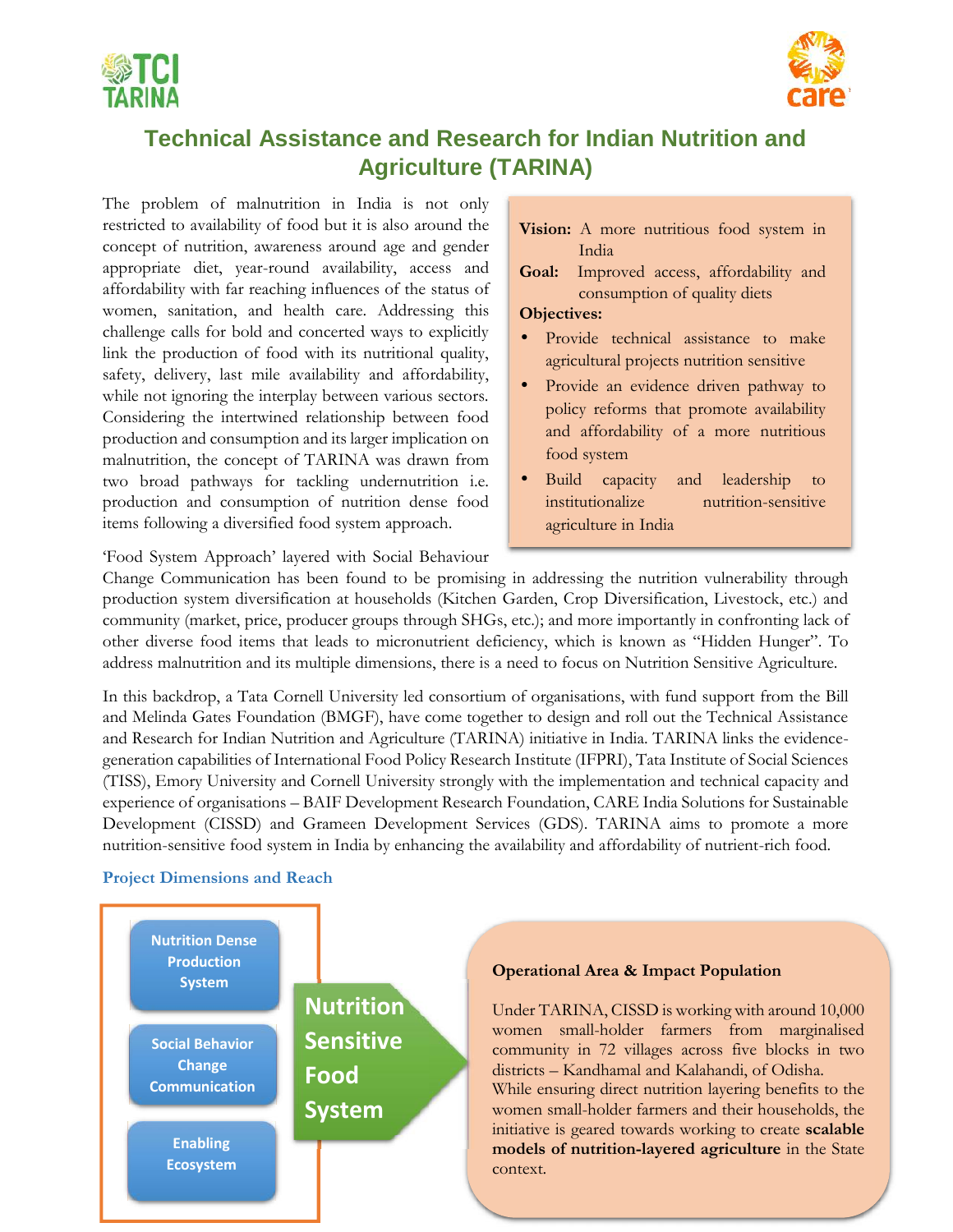



#### **Key Project Interventions**

#### **1. Increased demand for consumption of nutritious food through behavior change**

Provides information and stimulating knowledge to set new norms for consumption of locally available nutritious food items. The package of interventions offers the individual and community to reflect on existing knowledge, reconstruct knowledge and elicit gradual shift in food habits.





#### **2. Diversification of staple grains systems by adding vegetable / pulses / legumes**

Promotes crop diversification through cultivation of pulses, legumes and vegetables on farmlands using better quality planting materials and best practices through demonstration and Farmer Field School (FFS) sessions, to enhance availability and affordability for consumption of protein-based food for small-holder farmers.

#### **3. Ensuring animal sourced protein on food plates through Promoting small ruminants, poultry and dairy production and value chains**

#### **Goat Rearing:**

Addresses production and consumption level constraints faced by the marginal and smallholder women farmers and their households. This intervention creates and supports enabling ecosystem that increases availability of goat meat and meat products as source of nutrition.





household.

#### **Dairy Promotion:**

Promotes scientific management practices of cattle rearing and capacitates dairy farmers on production and consumption of milk and dairy products as a potential source of animal protein to

complement the daily dietary requirements of the



#### **Poultry farming:**

Creates awareness and mitigates social disincentives that inhibit consumption of poultry meat and eggs thereby ensuring a supportive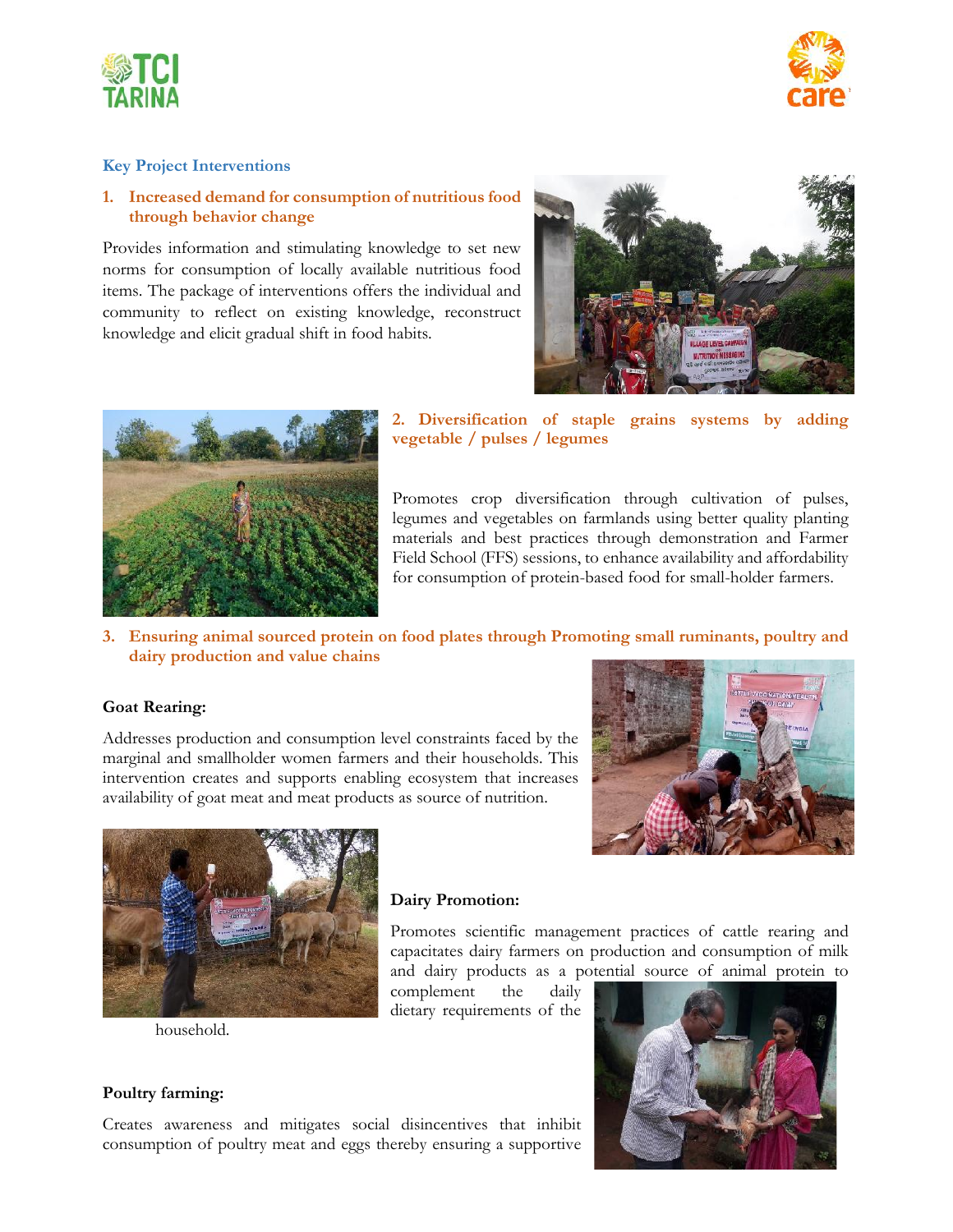



ecosystem to augment availability of poultry meat and eggs for increased consumption by small and marginal women farmers at household level for enhanced nutrition security.



#### **4. Strengthening women's leadership in producer groups and women's access to agricultural services**

Enables women farmers to identify and exercise their rights to access markets and better negotiate with market players and enhance knowledge along with utilization of existing agriculture-related government schemes with empowered engagement of women farmers with key stakeholders.

#### **5. Promotion of labor-saving technologies for reducing women's drudgery**

Capacitates the entire ecosystem comprising designers and fabricators of tools, Self-Help Groups and women farmers who are engaged to customize, train, repair and maintain low cost women friendly devices to reduce drudgery in farming operations in addition to improved labour efficiency and increased productivity with reduced costs. The target is to reduce farm drudgery of women and ensure time affordability for livelihoods improvement thereby impacting poverty which in turn ensures better nutrition outcomes.





#### **6. Ensuring Diet Diversity through Homestead Kitchen Gardens**

Promotes homestead kitchen gardens as potential source for household nutrition supplement year-round through customized package of practices considering seasonality, dietary preferences, regional agro-climatic suitability and nutrition-sensitive agriculture, in consultation with the local horticulture promoting government agencies and community.

#### **7. Reducing post harvest losses for perishables (including better storage technologies)**

Strengthens capacity of small and marginal smallholder famers on post harvest loss reduction focusing on storage of seeds and grains leading to lower insect damage, higher keeping quality and impacting retention of nutritive values in terms of viability of seeds with higher production potential and preserving essential nutrient contents in grains

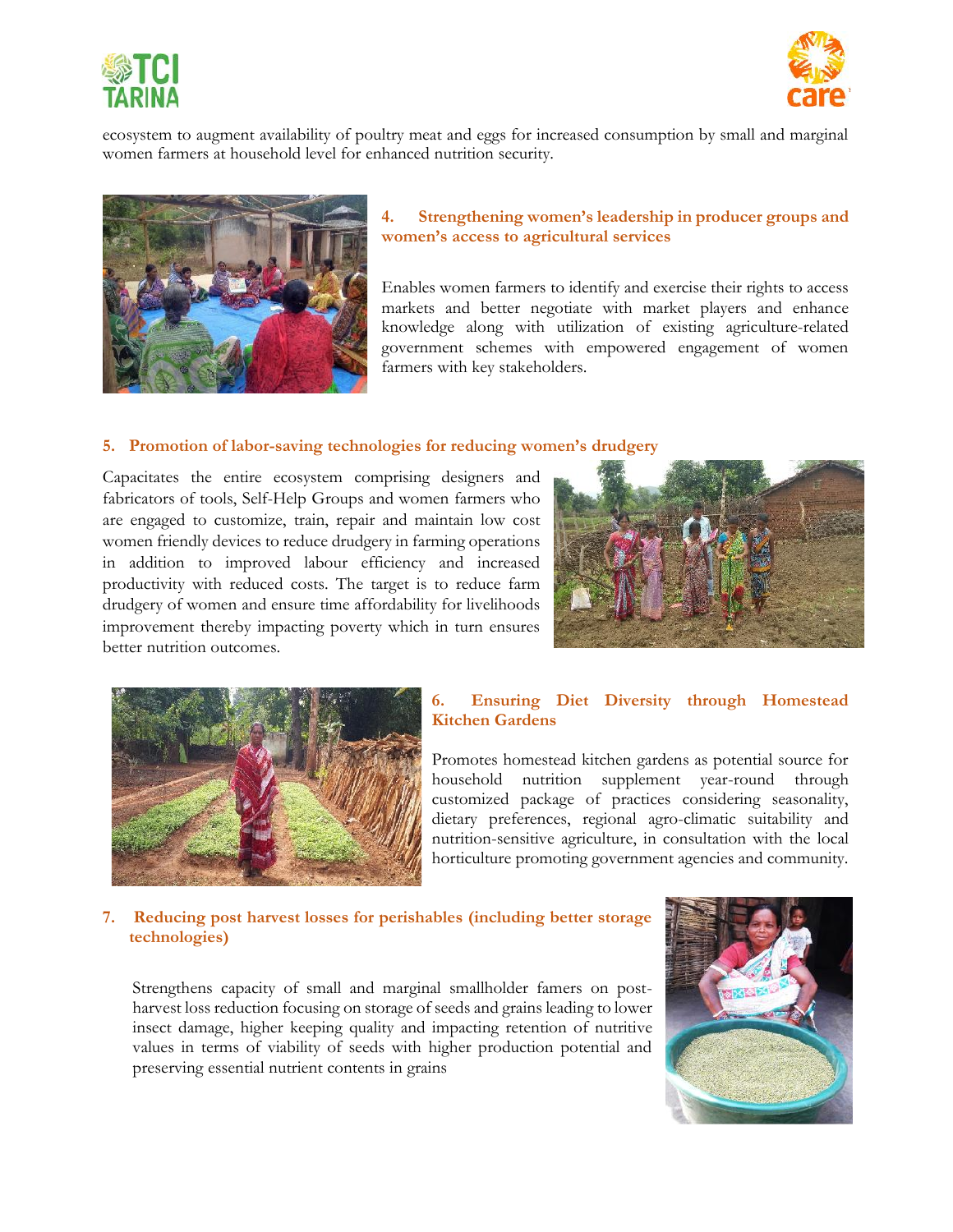



### **INTEGRATED KITCHEN GARDEN –** *A POTENTIAL SOURCE FOR NUTRITION RICH DIET AT SMALL-HOLDER HOUSEHOLD LEVEL*

In the remote village of Jabedi, each day was hard to pass for Prabhati, as she yearned the nights to become longer and the days to get shorter. Nights were though appalling; however, she was happy as her kids and husband would go to sleep and hence she could manage with no food. But days were tough as she would struggle to find enough food on plate. She had a piece of unused backyard of 1200 square ft. apart from a far-flung piece of farm land rainfed and under productive, where she would grow paddy to feed her family for half of the year. Usually her husband and she would find themselves at distress bargain as contract labors to other farm lands.

TARINA as part of its strategic focus approached Prabhati, to start piloting of integrated kitchen garden (KG). Prabhati's inclination to experiment with hard



work and sincerity paid off. Her piece of backyard KG stands out with an assured source of low cost gravity based drum-drip kit, solar driven water pump and a model kitchen garden with season varieties and crops in demarcated plots. She has put in live fence around the garden with fruit plants such as papaya, drum stick and lemon planted on the hedge. She now grows leafy vegetables, cole crops, Solanaceae crops, turmeric and seasonal fruits and is able to feed her family with nutritious food crops on daily basis. Her surplus such as chilly

![](_page_3_Picture_7.jpeg)

and turmeric, cole crops reach the nearby weekly *Haat*.

One step from TARINA being implemented by CARE India and many more bold strides from Prabhati has made this journey of success possible. She shared that with support of CARE India, she is now able to cultivate vegetables in her backyard year around and get fresh vegetables for daily consumption which not only helps her to save the monthly household expenditure up to Rs.1500 to 2000 on vegetables, but also supplements the family earnings by selling surplus produce. Her rising self-esteem, with evolving decision-making skill and negotiating power are the real achievement.

### **About CARE India**

CARE India Solutions for Sustainable Development (CISSD), largely known as CARE India, is one of the oldest and largest non-government organization that has been working since last 70 years focusing on alleviating poverty and social injustice. CISSD in partnership with various development actors including Governments in India addresses the issues of health, education livelihoods and disaster preparedness and response. Over the last 15 years, CARE has reached over to 80 million people directly through over 145 projects.

CARE India envisions a world of hope, tolerance and social justice, where poverty has been overcome and people live in dignity and security. CARE India's mission is to facilitate the empowerment of women and girls from poor and marginalized communities in the fight to overcome poverty, exclusion and social injustice. We nurture leadership internally and among partners to achieve this mission.

| <b>CARE</b> India                            | TCI-TARINA Headquarters & Centre of                                                                                 |
|----------------------------------------------|---------------------------------------------------------------------------------------------------------------------|
| Corporate Office & HQ: A-12, Bhilwara Towers | Excellence                                                                                                          |
| Third Floor, Tower-2, Sector-1,              | <b>E5, Qutab Hotel Campus, Saheed Jeet Singh Marg,</b>                                                              |
| Noida, Uttar Pradesh - 201301                | New Delhi, India-110016                                                                                             |
| Phone: 0120 - 4048250                        | Phone: 011-41065138                                                                                                 |
| E-mail: contactus@careindia.org              | E-mail: tarina.tci@cornell.edu                                                                                      |
|                                              | and the contract of the contract of the contract of the contract of the contract of the contract of the contract of |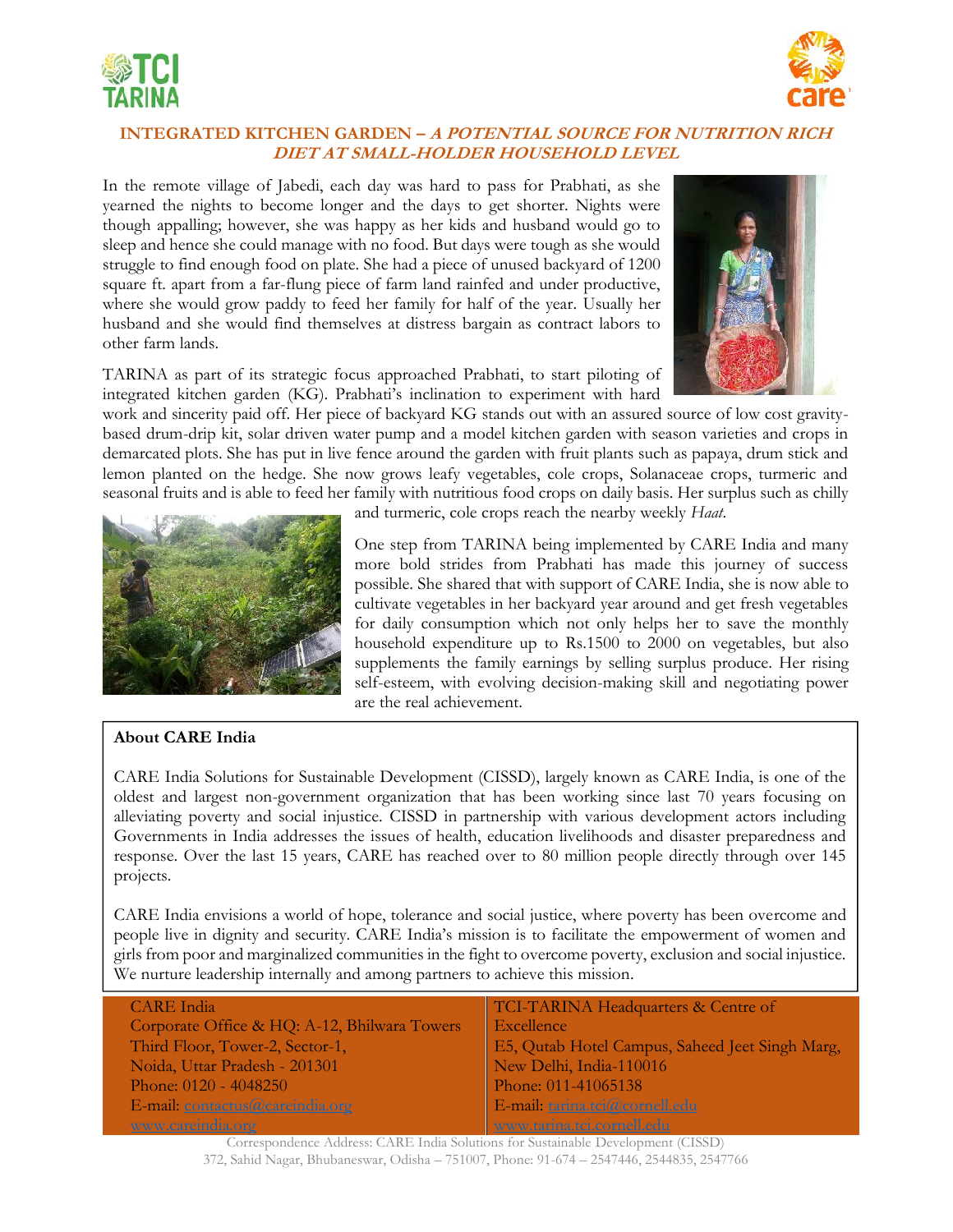![](_page_4_Picture_0.jpeg)

![](_page_4_Picture_1.jpeg)

## **Technical Assistance and Research for Indian Nutrition and Agriculture (TARINA)**

TARINA is a four-year action research project under a grant awarded to the Tata- Cornell Institute for Agriculture and Nutrition (TCI) from Bill and Melinda Gates Foundation (BMGF). In partnership with other stakeholders such as IFPRI, Emory University, TISS, BAIF Foundation, GDS and TATA Trusts as part of a consortium approach, CARE India Solutions for Sustainable Development (CISSD) is implementing the TARINA project in two districts of Odisha – Kandhamal and Kalahandi since December 2015 reaching out to around 10,000 women small-holder farmers from marginalized community.

#### **TARINA: Facts and Figures**

| 72 villages reached out through BCC activities<br>4019 participants from 65 villages imparted Nutrition Gender Tool Kits<br>(NGTK) sessions                                                                                                      |                                                                                                                                                                 | <b>Intervention 1: Increased</b><br>consumption of nutritious<br>food through behaviour<br>change   |
|--------------------------------------------------------------------------------------------------------------------------------------------------------------------------------------------------------------------------------------------------|-----------------------------------------------------------------------------------------------------------------------------------------------------------------|-----------------------------------------------------------------------------------------------------|
| <b>Intervention 2: Diversify</b><br>staple grains systems by<br>adding<br>vegetable/pulses/legumes                                                                                                                                               | 4,595 farmers diversified into pulses and vegetables, 170 pulses<br>demonstration plots established<br>3,552 women small holder farmers participated in 169 FFS |                                                                                                     |
| vaccinated                                                                                                                                                                                                                                       | 10 model goat sheds constructed, 3118 goats dewormed, and 1248 goats<br>2103 women small holder farmers participated in 133 FFS                                 | <b>Intervention 3: Promote</b><br>Goat Rearing for<br>increased protein-rich<br>household nutrition |
| <b>Intervention 4: Promote</b><br>scientific management<br>practices of cattle rearing                                                                                                                                                           | 21.1 acres fodder cultivated to address the fodder crises in lean period<br>557 women small holder farmers participated in 32 FFS                               |                                                                                                     |
| <b>Intervention 5: Poultry</b><br>10 model poultry houses constructed, 926 poultry bird dewormed, and 2,700<br>Farming for enhanced<br>vaccinated<br>household nutrition<br>1,569 women small holder farmers participated in 103 FFS<br>security |                                                                                                                                                                 |                                                                                                     |
| <b>Intervention 6:</b><br>Strengthen women's<br>leadership and access to<br>agricultural services                                                                                                                                                | 510 SHG members from 149 SHG groups trained on product and service<br>options<br>21 SHGs engaged in aggregation of nutrition related outputs                    |                                                                                                     |
| 207 technologies provided to minimize the drudgery in agriculture activities<br><b>Intervention 7: Promote</b><br>labor-saving technologies<br>40 technologies demonstrated to reduce the drudgery<br>for reducing women's<br>drudgery           |                                                                                                                                                                 |                                                                                                     |
| <b>Intervention 8: Expand</b><br>homestead horticulture<br>and livestock production                                                                                                                                                              | 2,300 households established homestead Kitchen gardens<br>210 FFS sessions organized focusing on seasonal food deficit reduction                                |                                                                                                     |
|                                                                                                                                                                                                                                                  | Five technologies introduced as safe and improved storage practices<br>57 FFS sessions organized focusing on PHLR technologies                                  | <b>Intervention 9: Reduce</b><br>post-harvest losses for<br>perishables                             |